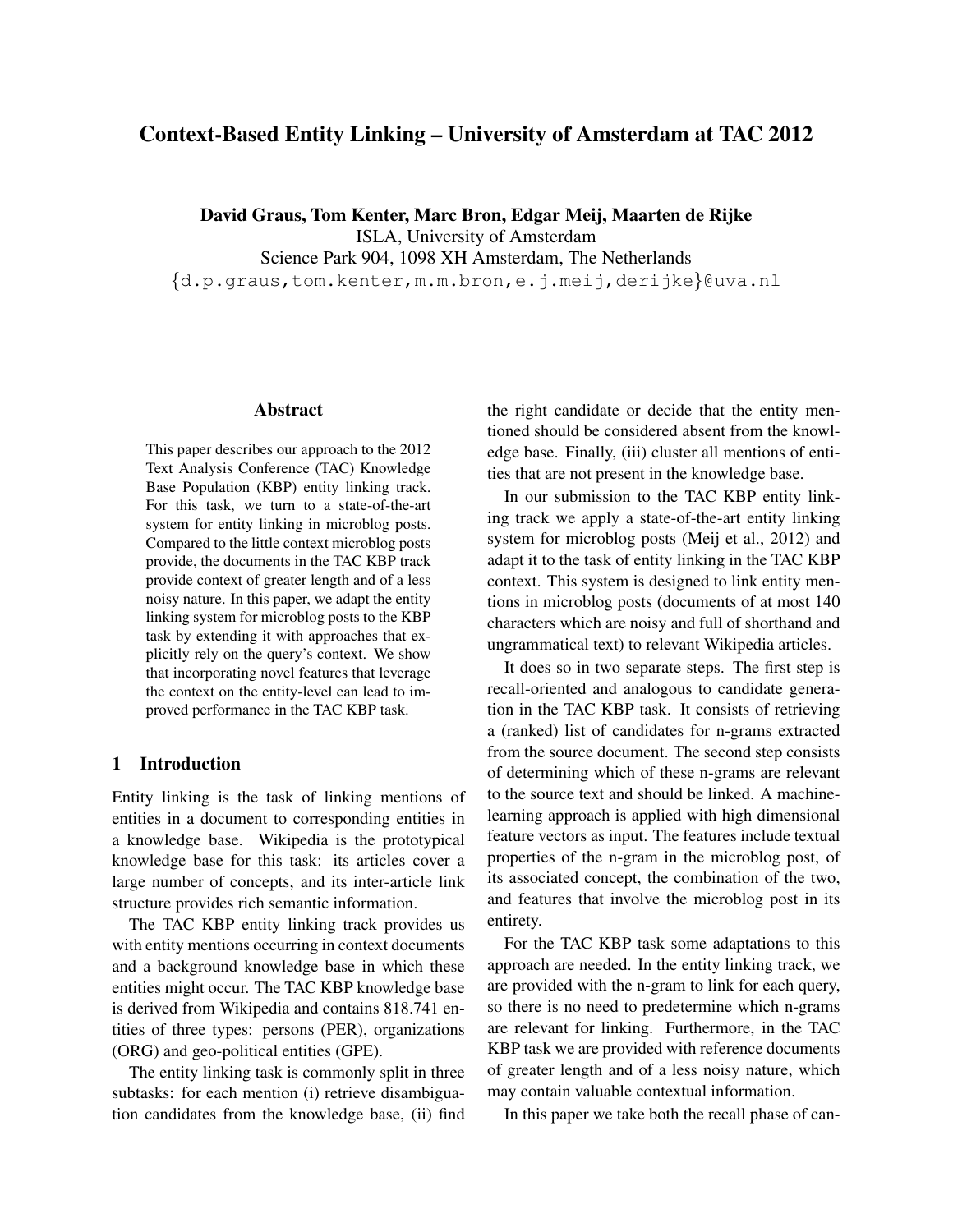didate generation and the precision phase of featurebased linking as a starting point. We extend it by incorporating two approaches that benefit from the context document and knowledge base structure. The first approach entails searching for entities in the document that are related to the candidate entity, to leverage the context at the entity-level. Our second approach performs joint disambiguation in a document by considering all ambiguous entity mentions simultaneously. We combine and evaluate these approaches to determine to what extent we can leverage the context to improve entity linking performance.

Our main contribution is twofold: we provide a novel approach to entity linking by leveraging a query's context on the entity-level. Furthermore we compare two different approaches to context-aware entity linking and show that combining local clues with a context aware approach can increase entity linking performance.

# 2 Approach

We model the entity linking task as a classification problem. Our system layout follows a typical monolingual entity linking system architecture (Heng et al., 2011) and is divided in three subprocesses: (i) candidate generation, (ii) candidate disambiguation, (iii) NIL detection and clustering. No query expansion is performed.

In the candidate generation step, it is useful to employ a more recent knowledge base than the one provided by the TAC KBP task; entries found in the larger KB that can not be mapped to the TAC KB are likely to be NILs. Furthermore, a larger and more recent knowledge base provides more and more elaborate information. We use a Wikipedia dump of January 4 2012 as our background knowledge base. This particular Wikipedia snapshot contains 3.717.827 entities. For each query we generate a list of candidates by performing a search through this Wikipedia snapshot.

In the second step – the disambiguation – candidates are ranked in decreasing order of relevance. We apply supervised machine learning to several features derived from each of the candidate-query pairs that are generated in the first phase. A correct query-candidate pair is considered a positive example, an incorrect pair a negative example. The TAC KBP 2011 set was used to obtain ground truth for the training material. Based on the confidence score of the random forest classifier we select the highest scoring candidate for each query.

As a third and last step we cluster the queries for which no suitable candidate could be found together (the so-called NILs).

In the following sections we describe each subprocess in more detail.

## 2.1 Candidate generation

Candidate search is similar to the method of lexical matching for concept retrieval described in Meij et al. (2012). For each query, we use the entity mention as input for a search over Wikipedia article titles, disambiguation pages and anchors to return a set of disambiguation candidates. We find on average 336 candidates per query.

## 2.2 Disambiguation

Disambiguation is performed with three different feature sets and combinations thereof. In what follows we have candidate  $c$ , string  $s$  and query  $q$  occuring in reference document r.

## 2.2.1 Baseline features

Our baseline uses a subset of the features in Meij et al. (2012) further detailed in table 1. The features involve only a query and its candidate (no context is used) and include measures such as the overlap of the query with the title of the candidate, edit distance between the two, the number of inlinks and outlinks the candidate has and its commonness (Milne and Witten, 2008). Also the number of redirects and categories is taken into account as are features about the position and frequency of the query in the first sentence/paragraph of a candidate's text. We arrive at a total of 32 baseline features.

## 2.2.2 Context features

As the relatively noise-free and clean context documents of the queries can contain valuable information, we extend this baseline model with features that aim to use this context for disambiguation.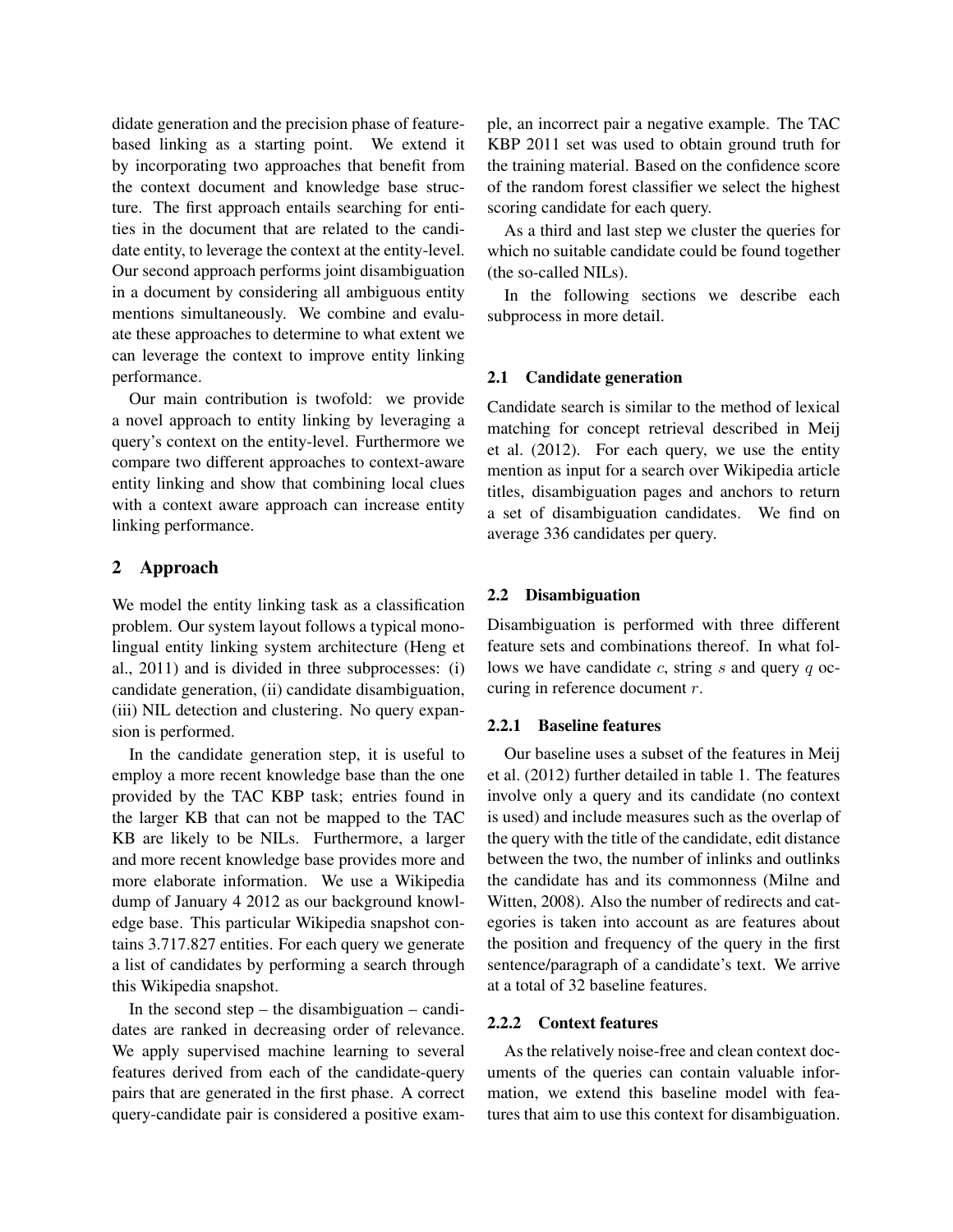| Table 1: Baseline features |                                       |  |
|----------------------------|---------------------------------------|--|
| Feature                    | Description                           |  |
| <b>REDIRECT</b>            | Number of redirect pages link-        |  |
|                            | ing to $c$                            |  |
| <b>CAT</b>                 | Number of categories associated       |  |
|                            | with $c$                              |  |
| <b>WLEN</b>                | Number of terms in title of $c$       |  |
| <b>CLEN</b>                | Number of characters in title of      |  |
|                            | $\overline{c}$                        |  |
| <b>INLINKS</b>             | Number of pages linking to $c$        |  |
| <b>OUTLINKS</b>            | Number of page $c$ links to           |  |
| <b>GEN</b>                 | Function of depth of $c$ in knowl-    |  |
|                            | edge base category hierarchy          |  |
| TF-T                       | Frequency of $q$ in normalized ti-    |  |
|                            | tle of $c$                            |  |
| TF-S                       | Frequency of $q$ in normalized        |  |
|                            | first sentence of $c$                 |  |
| TF-P                       | Frequency of $q$ in normalized        |  |
|                            | first paragraph of $c$                |  |
| <b>POS</b>                 | Position of the first occurence in    |  |
|                            | the first paragraph                   |  |
| <b>NCT</b>                 | Does $q$ contain the title of $c$     |  |
| <b>TEN</b>                 | Does title of c equal $q$             |  |
| <b>TCN</b>                 | Does title of $c$ contain $q$         |  |
| <b>EDIT-DIST</b>           | Levenshtein Distance between          |  |
|                            | query and candidate title             |  |
| <b>CMNS</b>                | Commonness. Chance of $c$ be-         |  |
|                            | ing target of link with $q$ as an-    |  |
|                            | chor                                  |  |
| <b>APPOS</b>               | Apposition. Does the clarifying       |  |
|                            | term in the title of $c$ (e.g. 'band' |  |
|                            | in 'Alabama (band)') occur in         |  |
|                            | the source text                       |  |

The context features make use of the semantic information encapsulated in the graph structure of the knowledge base.

We try to discover related entities, entities that link from or to the candidate, in the context document. We achieve this by searching for occurrences of their various surface forms. Next to titles, which offer a canonical description of the entity, we leverage anchor texts of these entities. They tend to be less canonical and give us a real world natural language representations of the entity.

The context features are described in more detail in table 2. They are based on several properties of the surface forms found: the amount of titles and anchors occurring in the reference document, common metrics associated with the anchors, such as link probability, commonness, sense probability and distance to the query, and finally on the entities that are represented by the surface forms.

We normalize all features to measure the proportion of anchors or entities matched as well as the plain (scaled) frequency. We arrive at a total of 40 context features.

## 2.2.3 LOD features

An issue with methods that rely on the set of entity strings  $(S)$  co-occurring with the query entity  $(q)$  for disambiguation is that these co-occurring entities are ambiguous themselves. For example, using an undirected graphical model and exact inference to obtain the most likely assignment of candidate disambiguations to all entity strings requires the evaluation of all  $|C|^{|S|}$  possible assignments, assuming that every entity has  $|C|$  disambiguation candidates.

A cheaper way of performing this type of joint disambiguation is to consider all disambiguation candidates of entities in  $S$  simultaneously (Cucerzan, 2007). We adopt this approach and model individual disambiguation candidates as vectors of objects  $(v(c))$ . The context document (*D*) of q is then represented by:  $D =$  $\sum_{s \in S} \sum_{c \in C_s} v(c)$ , where  $C_s$  is the set of candidates for entity string s. We use the scalar product between the query candidate disambiguation and this document vector representation to find the most similar query disambiguation candidate.

A popular approach to determine the relatedness of disambiguation candidates is to use the Wikipedia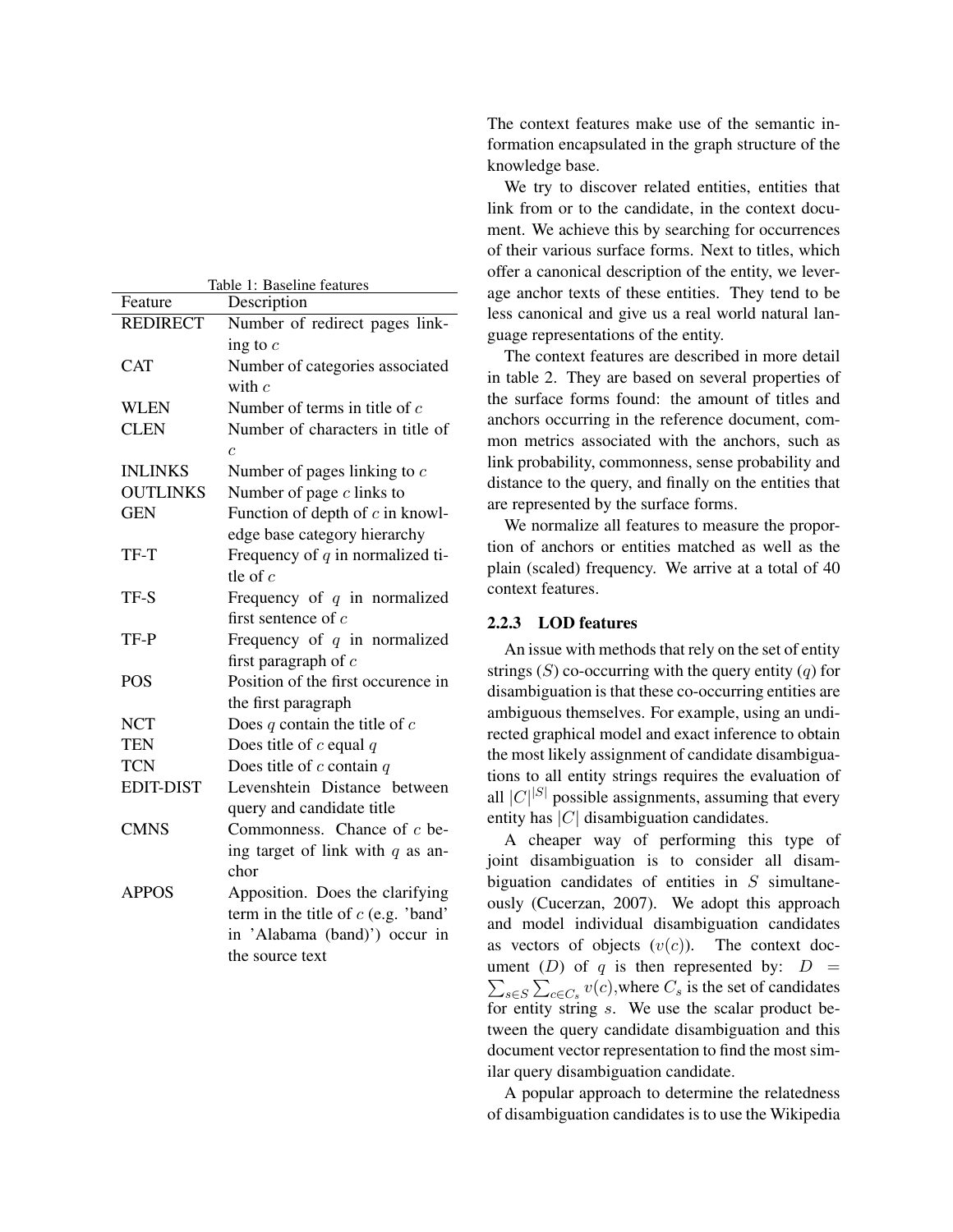| Table 2: Context features |                                       |  |  |
|---------------------------|---------------------------------------|--|--|
| Feature                   | Description                           |  |  |
| <b>T-OVL</b>              | Title overlap. Does the title of $c$  |  |  |
|                           | occur in $r$ .                        |  |  |
| A-OVL                     | Anchor overlap. Number of an-         |  |  |
|                           | chor texts of $c$ occuring in $r$ .   |  |  |
| E-OVL                     | Entity overlap. Number of enti-       |  |  |
|                           | ties related to $c$ for which anchor  |  |  |
|                           | texts match in $r$ .                  |  |  |
| <b>INLINKS</b>            | Number of inlinks a related en-       |  |  |
|                           | tity has. Separate for inlink enti-   |  |  |
|                           | ties and outlink entities             |  |  |
| <b>OUTLINKS</b>           | Number of outlinks a related en-      |  |  |
|                           | tity has. Separate for inlink enti-   |  |  |
|                           | ties and outlink entities)            |  |  |
| <b>PROP</b>               | How often is an anchor text used      |  |  |
|                           | to refer to an entity relative to the |  |  |
|                           | total amount of anchors referring     |  |  |
|                           | to that entity. Aggregated over       |  |  |
|                           | all matching anchors                  |  |  |
| <b>LINKPROB</b>           | How likely it is for a string $s$ to  |  |  |
|                           | be used as an anchor text. Ag-        |  |  |
|                           | gregated over all matching an-        |  |  |
|                           | chors                                 |  |  |
| <b>CMNS</b>               | How many times is an anchor           |  |  |
|                           | text s used to refer to an entity     |  |  |
|                           | relative to the total amount of       |  |  |
|                           | times it occurs as an anchor. Ag-     |  |  |
|                           | gregated over all matching an-        |  |  |
|                           | chors                                 |  |  |
| <b>SENSEPROB</b>          | How likely it is for an anchor        |  |  |
|                           | text $s$ to be linking to an en-      |  |  |
|                           | tity. Aggregated over all match-      |  |  |
|                           | ing anchors                           |  |  |
| <b>DISTANCE</b>           | The amount of words between           |  |  |
|                           | the anchor and query mention.         |  |  |
|                           | Aggregated over all matching          |  |  |
|                           | anchors                               |  |  |
|                           |                                       |  |  |

link structure. To obtain vector object representations we turn towards the Linking Open Data cloud as it provides a richer source of structured data than Wikipedia. We use the 2009 version of the Billion Triple Challenge data set (BTC2009).

## 2.3 NILs

Handling entities which are absent from the knowledge base consists of two tasks: identifying them and subsequently clustering those that refer to the same (absent) entity.

### 2.3.1 NIL labeling

When the final ranking is produced, the last step is to map the Wikipedia entity ID to a TAC knowledge base entity ID. We do so in two steps: we first map the Wikipedia ID back to its title, and check for a literal match with any of the entities in the TAC knowledge base. If this does not return a match, we retrieve all redirect titles of the Wikipedia entity, as commonly titles that have changed over time are archived in this list. If both steps return no KB entity ID, we assume the entity to be a NIL.

### 2.3.2 NIL clustering

To cluster NIL entries, we convert the TAC KBP 2012 source documents to TF.IDF weighed vectors using the Gensim topic modeling framework for Python (Řehůřek and Sojka, 2010).

We then apply a hierarchical agglomerative clustering algorithm on the vectors of all documents that were labeled as NIL by our system. The clustering algorithm's cutoff is empirically determined with data from the TAC KBP 2011 track.

#### 3 Experimental Setup

#### 3.1 Machine learning

We use the random forest classifier of RT-Rank (Mohan et al., 2011) for our machine learning step. Random forest classifiers have proven to be best or near best in entity linking environments (Meij et al., 2012), and are robust to overfitting and to noise (Breiman and Schapire, 2001). The  $k$  parameter (the number of randomly selected features used for building each tree of a random forest) is set to 4 and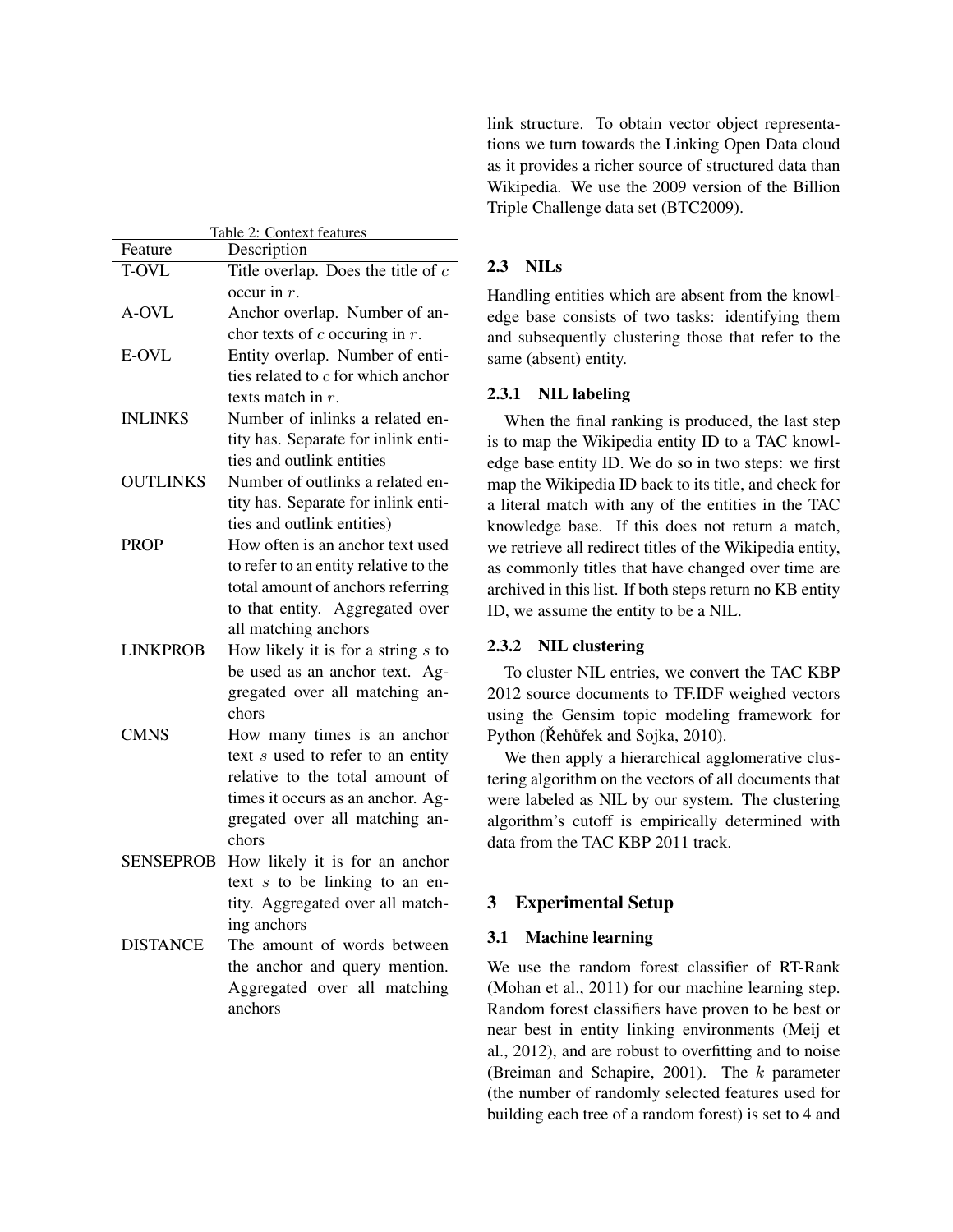| Table 3: Runs               |              |
|-----------------------------|--------------|
| Name                        | No. Features |
| <b>Baseline</b>             | 32           |
| Context                     | 40           |
| Baseline + Context          | 72           |
| $Baseline + LOD$            | 34           |
| Baseline + $Context + I.OD$ | 74           |

the number of trees is 1500.

#### 3.2 Experiments

We measure the performance of using three approaches to this task: our baseline (BL) as described in 2.2.1, our context-aware extended feature (Context) as described in 2.2.2, and our LOD approach (LOD) as described in 2.2.3. To be able to determine how these different approaches interact, we extend the baseline with the context features, with the LOD features, with both the context and LOD feature sets, and finally we evaluate both the context features and baseline features in isolation. This results in the five runs described in table 3.

The B-cubed+ scoring metric is the official evaluation metric in the TAC KBP, since TAC KBP 2011 where the task of NIL clustering became a mandatory part of the task. This metric considers the system output as a collection of clusters, where queries linked to the same KB node are part of the same cluster. The B-cubed metric estimates the precision and recall for each item in a cluster, and uses this to calculate the average precision and recall for the complete set (Amigó et al., 2009).

## 4 Results and Analysis

At the time of submission we discovered a technical issue with the calculation of the features in our context featureset, which resulted in incoherent feature vectors. Furthermore, in the candidate generation phase, one of our steps produced duplicate candidates, introducing noise in our training data. In this section we present both the official results as submitted, and the results achieved after correcting for these errors, see table 4.

Our system does not perform well at NIL labeling. It predicted around 600-700 in each run, while

| Table 4: B^3+ F1 Results |          |           |  |  |
|--------------------------|----------|-----------|--|--|
| Full query set (2226)    | official | corrected |  |  |
| Baseline (BL)            | 0.379    | 0.387     |  |  |
| Context $(Co)$           | 0.428    | 0.427     |  |  |
| $BL+Co$                  | 0.450    | 0.434     |  |  |
| BL+LOD                   | 0.399    | 0.383     |  |  |
| BL+Co+LOD                | 0.437    | 0.428     |  |  |
| NIL subset (1049)        | official | corrected |  |  |
| Baseline (BL)            | 0.388    | 0.398     |  |  |
| Context $(Co)$           | 0.648    | 0.493     |  |  |
| $BL+Co$                  | 0.493    | 0.445     |  |  |
| BL+LOD                   | 0.446    | 0.399     |  |  |
| BL+Co+LOD                | 0.469    | 0.434     |  |  |
| In-KB subset $(1177)$    | official | corrected |  |  |
| Baseline (BL)            | 0.364    | 0.370     |  |  |
| Context $(Co)$           | 0.231    | 0.364     |  |  |
| BL+Co                    | 0.407    | 0.418     |  |  |
| BL+LOD                   | 0.351    | 0.361     |  |  |
| BL+Co+LOD                | 0.402    | 0.415     |  |  |

there are in total 1049 queries referring to a NIL entity. This explains the large difference between the context featureset on the full query set and the in-KB subset. Furthermore, it explains why our erroneous submissions generally perform better at the full query set evaluation: because of noisy training data and degraded entity linking performance, more NILs were labelled. The NIL clustering improves overall performance when fewer entities are linked.

As our NIL approach was identical across the five runs, the distinctions between runs in the in-KB subset provide more valuable insights. In this subset, combining the baseline with the context extension achieves highest performance. We believe this is caused by the datasets' ambiguity: single query mentions can refer to multiple entities, and multiple queries can refer to a single entity. Our baseline approach links identical mentions to the same entity, so it does not cope well with this ambiguity. This ambiguity is particularly high in the 2012 dataset: 41.35% of the in-KB queries are ambiguous, as opposed to 12.11% in the training data. The context feature in isolation does not involve the surface form of the query at all, which makes this approach miss useful local clues for disambiguation.

Compared to all other submissions (table 5), our best approaches perform under median. Only at the